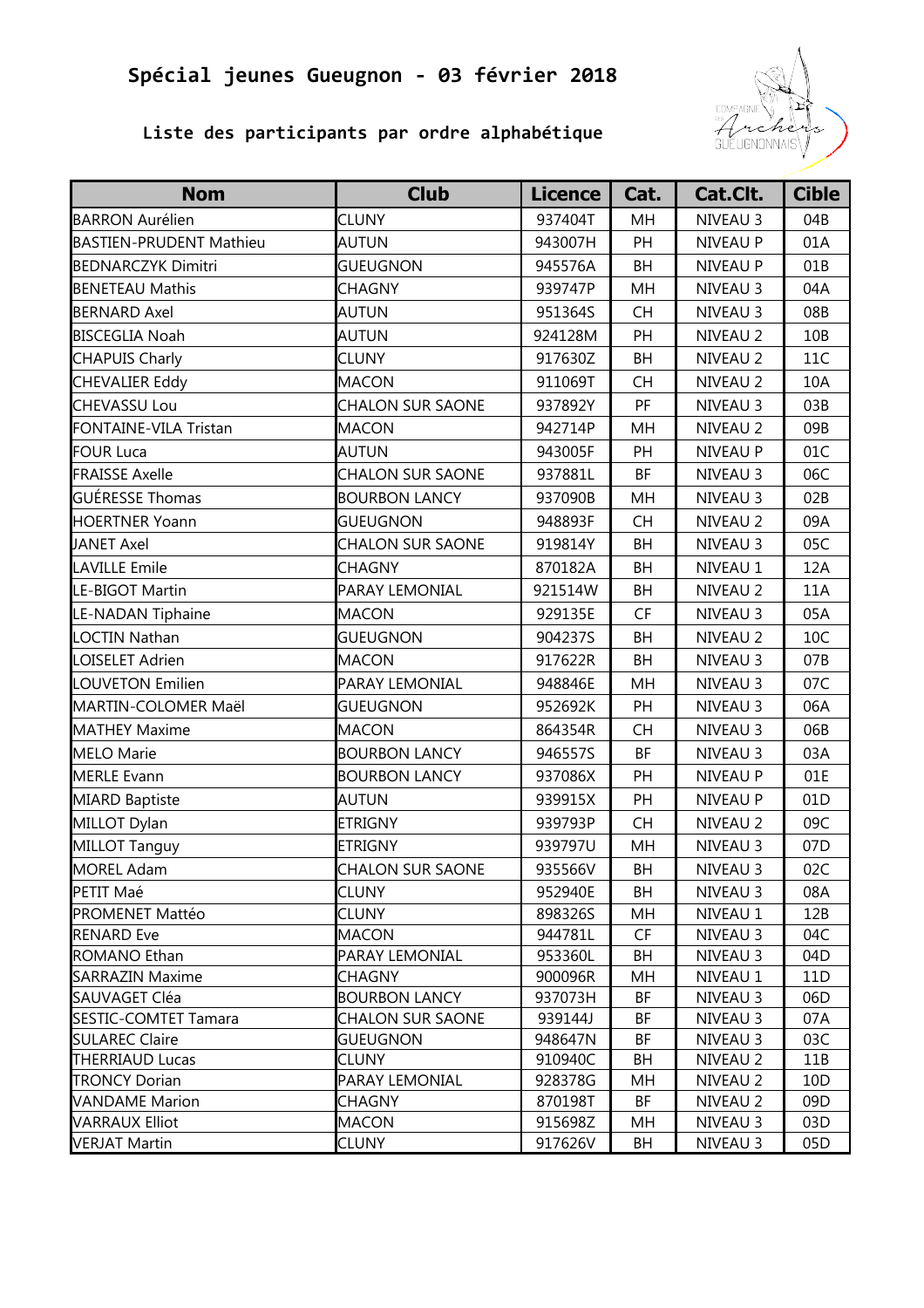## **Classement Officiel Individuel (avant phase finale)**



|--|

| Clt      | Nom                     | Club          | Licence | Cat.        | D <sub>1</sub> |
|----------|-------------------------|---------------|---------|-------------|----------------|
| <b>.</b> | <b>LAVILLE Emile</b>    | <b>CHAGNY</b> | 870182A | <b>BHCL</b> | 233            |
| ∸        | <b>ISARRAZIN Maxime</b> | <b>CHAGNY</b> | 900096R | MHCL        | 215            |
|          | <b>PROMENET Mattéo</b>  | <b>ICLUNY</b> | 898326S | <b>MHCL</b> | 182            |

**Niveau 2**

| Clt            | <b>Nom</b>                   | Club            | Licence | Cat.        | <b>D1</b> |
|----------------|------------------------------|-----------------|---------|-------------|-----------|
|                | <b>VANDAME</b> Marion        | <b>CHAGNY</b>   | 870198T | <b>BFCL</b> | 240       |
| $\overline{2}$ | LOCTIN Nathan                | <b>GUEUGNON</b> | 904237S | <b>BHCL</b> | 238       |
| 3              | LE-BIGOT Martin              | PARAY LEMONIAL  | 921514W | <b>BHCL</b> | 238       |
| 4              | <b>THERRIAUD Lucas</b>       | <b>I</b> CLUNY  | 910940C | <b>BHCL</b> | 237       |
| 5.             | <b>HOERTNER Yoann</b>        | <b>GUEUGNON</b> | 948893F | <b>CHCL</b> | 237       |
| $\overline{6}$ | MILLOT Dylan                 | <b>ETRIGNY</b>  | 939793P | <b>CHCL</b> | 227       |
|                | <b>CHEVALIER Eddy</b>        | <b>MACON</b>    | 911069T | <b>CHCL</b> | 226       |
| 8              | <b>CHAPUIS Charly</b>        | <b>CLUNY</b>    | 917630Z | <b>BHCL</b> | 215       |
| 9              | <b>FONTAINE-VILA Tristan</b> | <b>IMACON</b>   | 942714P | <b>MHCL</b> | 206       |
| 10             | <b>TRONCY Dorian</b>         | PARAY LEMONIAL  | 928378G | <b>MHCL</b> | 185       |
| 11             | <b>BISCEGLIA Noah</b>        | IAUTUN          | 924128M | PHCL        | 184       |

### **Niveau 3**

| C1t             | <b>Nom</b>                  | Club                    | Licence | Cat.        | D <sub>1</sub>   |
|-----------------|-----------------------------|-------------------------|---------|-------------|------------------|
| $\overline{1}$  | <b>GUERESSE Thomas</b>      | <b>BOURBON LANCY</b>    | 937090B | <b>MHCL</b> | 256              |
| $\overline{2}$  | <b>RENARD</b> Eve           | <b>MACON</b>            | 944781L | <b>CFCL</b> | 251              |
| 3               | <b>VARRAUX Elliot</b>       | <b>MACON</b>            | 915698Z | <b>MHCL</b> | 249              |
| 4               | <b>MATHEY Maxime</b>        | <b>MACON</b>            | 864354R | <b>CHCL</b> | $\overline{244}$ |
| 5               | <b>MOREL Adam</b>           | <b>CHALON SUR SAONE</b> | 935566V | <b>BHCL</b> | 243              |
| $\overline{6}$  | ROMANO Ethan                | PARAY LEMONIAL          | 953360L | <b>BHCL</b> | 241              |
| $\overline{7}$  | <b>LOUVETON Emilien</b>     | PARAY LEMONIAL          | 948846E | <b>MHCL</b> | 240              |
| 8               | <b>VERJAT Martin</b>        | <b>CLUNY</b>            | 917626V | <b>BHCL</b> | 239              |
| $\overline{9}$  | <b>SULAREC Claire</b>       | <b>GUEUGNON</b>         | 948647N | <b>BFCL</b> | 239              |
| 10              | <b>MARTIN-COLOMER Maël</b>  | <b>GUEUGNON</b>         | 952692K | <b>PHCL</b> | 234              |
| $\overline{11}$ | PETIT Maé                   | <b>CLUNY</b>            | 952940E | <b>BHCL</b> | 230              |
| $\overline{12}$ | <b>BENETEAU Mathis</b>      | <b>CHAGNY</b>           | 939747P | <b>MHCL</b> | 228              |
| $\overline{13}$ | <b>LE-NADAN Tiphaine</b>    | MACON                   | 929135E | <b>CFCL</b> | $\overline{227}$ |
| 14              | <b>BARRON Aurélien</b>      | <b>CLUNY</b>            | 937404T | <b>MHCL</b> | 224              |
| $\overline{15}$ | MELO Marie                  | <b>BOURBON LANCY</b>    | 946557S | <b>BFCL</b> | 220              |
| $\overline{16}$ | <b>FRAISSE Axelle</b>       | <b>CHALON SUR SAONE</b> | 937881L | <b>BFCL</b> | 218              |
| $\overline{17}$ | SAUVAGET Cléa               | <b>BOURBON LANCY</b>    | 937073H | <b>BFCL</b> | 217              |
| $\overline{18}$ | <b>JANET Axel</b>           | <b>CHALON SUR SAONE</b> | 919814Y | <b>BHCL</b> | 215              |
| 19              | <b>BERNARD Axel</b>         | AUTUN                   | 951364S | <b>CHCL</b> | 214              |
| $\overline{20}$ | <b>SESTIC-COMTET Tamara</b> | <b>CHALON SUR SAONE</b> | 939144J | <b>BFCL</b> | $\overline{213}$ |
| $\overline{21}$ | MILLOT Tanguy               | <b>ETRIGNY</b>          | 939797U | <b>MHCL</b> | $\overline{204}$ |
| $\overline{22}$ | <b>CHEVASSU Lou</b>         | <b>CHALON SUR SAONE</b> | 937892Y | <b>PFCL</b> | 188              |
| 23              | LOISELET Adrien             | <b>MACON</b>            | 917622R | <b>BHCL</b> | 187              |

### **Niveau P**

| C1t | <b>Nom</b>                      | Club                  | Licence | Cat.        | <b>D1</b> |
|-----|---------------------------------|-----------------------|---------|-------------|-----------|
|     | <b>IBASTIEN-PRUDENT Mathieu</b> | <b>IAUTUN</b>         | 943007H | PHCL        | 258       |
|     | <b>IFOUR Luca</b>               | <b>IAUTUN</b>         | 943005F | PHCL        | 258       |
|     | <b>IMERLE Evann</b>             | <b>IBOURBON LANCY</b> | 937086X | PHCL        | 239       |
| 4   | <b>MIARD Baptiste</b>           | <b>IAUTUN</b>         | 939915X | PHCL        | 220       |
|     | <b>IBEDNARCZYK Dimitri</b>      | <b>IGUEUGNON</b>      | 945576A | <b>BHCL</b> | 194       |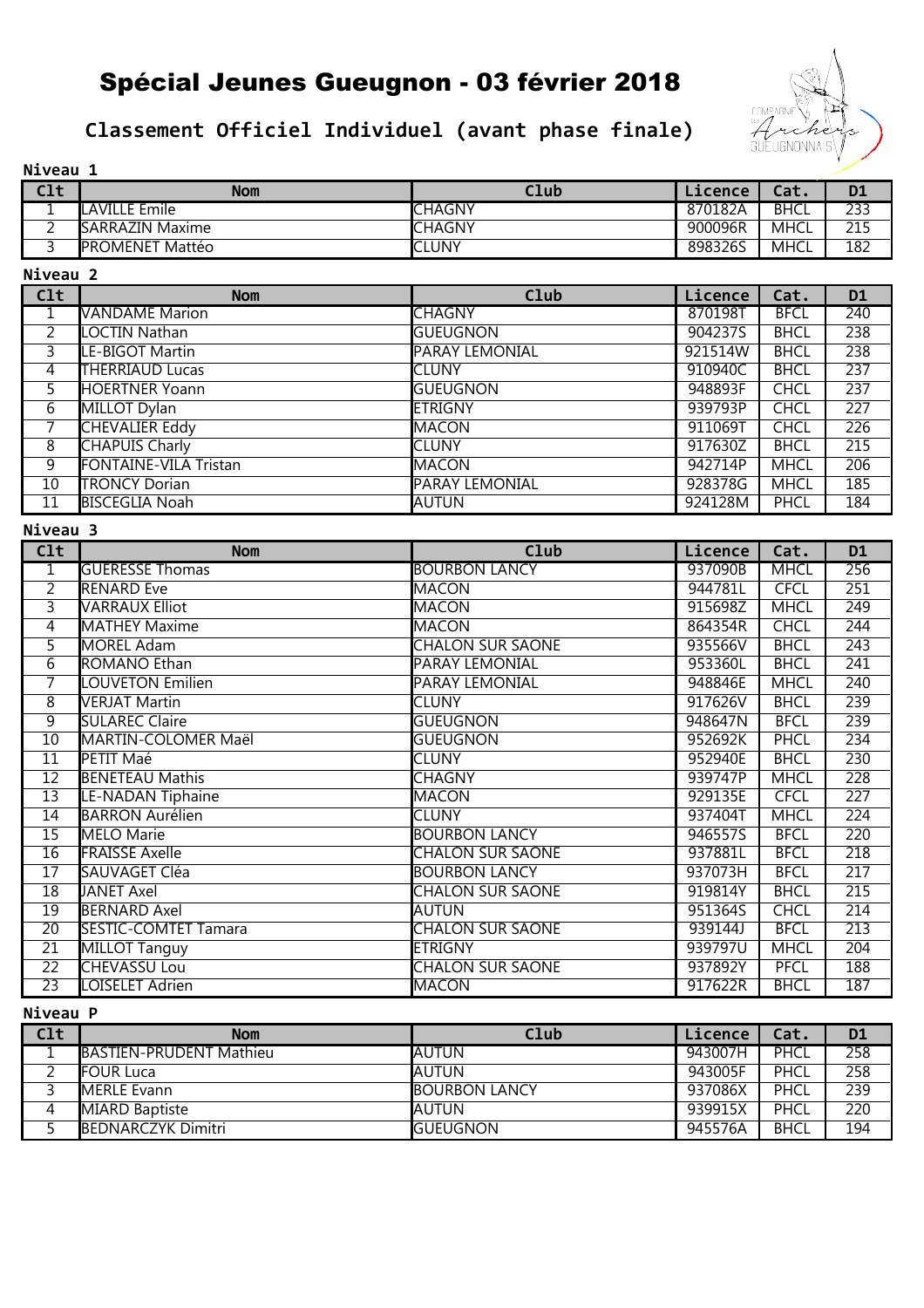### **Classement Officiel Individuel**



| Niveau 1                |                              |                         |         |             |                  |                 |                 |                 |                 |                 |
|-------------------------|------------------------------|-------------------------|---------|-------------|------------------|-----------------|-----------------|-----------------|-----------------|-----------------|
| $\overline{\text{C1t}}$ | <b>Nom</b>                   | Club                    | Licence | Cat.        | <b>D1</b>        | 1/16            | 1/8             | 1/4             | 1/2             | F               |
| 1                       | <b>LAVILLE Emile</b>         | <b>CHAGNY</b>           | 870182A | <b>BHCL</b> | 233              |                 |                 |                 | $\overline{74}$ | $\overline{68}$ |
| $\overline{2}$          | <b>PROMENET Mattéo</b>       | <b>CLUNY</b>            | 8983265 | <b>MHCL</b> | 182              |                 |                 |                 | $\overline{59}$ | 65              |
| $\overline{3}$          | <b>SARRAZIN Maxime</b>       | <b>CHAGNY</b>           | 900096R | <b>MHCL</b> | $\overline{215}$ |                 |                 |                 | $\overline{56}$ |                 |
| Niveau 2                |                              |                         |         |             |                  |                 |                 |                 |                 |                 |
| C1t                     | <b>Nom</b>                   | Club                    | Licence | Cat.        | <b>D1</b>        | 1/16            | 1/8             | 1/4             | 1/2             | F               |
| $\mathbf{1}$            | LOCTIN Nathan                | <b>GUEUGNON</b>         | 904237S | <b>BHCL</b> | 238              |                 | $\overline{73}$ | $\overline{77}$ | $\overline{79}$ | $\overline{79}$ |
| $\overline{2}$          | LE-BIGOT Martin              | <b>PARAY LEMONIAL</b>   | 921514W | <b>BHCL</b> | 238              |                 | $\overline{68}$ | $\overline{73}$ | $\overline{73}$ | $\overline{74}$ |
| $\overline{3}$          | <b>CHEVALIER Eddy</b>        | <b>MACON</b>            | 911069T | <b>CHCL</b> | 226              |                 | 63              | $\overline{74}$ | $\overline{71}$ |                 |
| $\overline{4}$          | <b>FONTAINE-VILA Tristan</b> | <b>MACON</b>            | 942714P | <b>MHCL</b> | 206              |                 | $\overline{68}$ | $\overline{75}$ | $\overline{61}$ |                 |
| $\overline{5}$          | <b>VANDAME</b> Marion        | <b>CHAGNY</b>           | 870198T | <b>BFCL</b> | 240              |                 | 61              | $\overline{70}$ |                 |                 |
| 6                       | <b>HOERTNER Yoann</b>        | <b>GUEUGNON</b>         | 948893F | <b>CHCL</b> | 237              |                 | $\overline{75}$ | 69              |                 |                 |
| $\overline{7}$          | <b>MILLOT Dylan</b>          | <b>ETRIGNY</b>          | 939793P | <b>CHCL</b> | $\overline{227}$ |                 | $\overline{68}$ | $\overline{61}$ |                 |                 |
| $\overline{8}$          | <b>TRONCY Dorian</b>         | <b>PARAY LEMONIAL</b>   | 928378G | <b>MHCL</b> | $\overline{185}$ |                 | $\overline{68}$ | $\overline{60}$ |                 |                 |
| $\overline{9}$          | <b>THERRIAUD Lucas</b>       | <b>CLUNY</b>            | 910940C | <b>BHCL</b> | 237              |                 | $\overline{61}$ |                 |                 |                 |
| $\overline{10}$         | <b>BISCEGLIA Noah</b>        | <b>AUTUN</b>            | 924128M | <b>PHCL</b> | 184              |                 | $\overline{60}$ |                 |                 |                 |
| $\overline{11}$         | <b>CHAPUIS Charly</b>        | <b>CLUNY</b>            | 917630Z | <b>BHCL</b> | $\overline{215}$ |                 | $\overline{47}$ |                 |                 |                 |
| Niveau 3                |                              |                         |         |             |                  |                 |                 |                 |                 |                 |
| C1t                     | <b>Nom</b>                   | Club                    | Licence | Cat.        | D1               | 1/16            | 1/8             | 1/4             | 1/2             | F               |
| $\mathbf 1$             | <b>VARRAUX Elliot</b>        | <b>MACON</b>            | 915698Z | <b>MHCL</b> | 249              | $\overline{76}$ | $\overline{73}$ | $\overline{78}$ | $\overline{76}$ | $\overline{79}$ |
| $\overline{2}$          | <b>MATHEY Maxime</b>         | <b>MACON</b>            | 864354R | <b>CHCL</b> | 244              | $\overline{70}$ | $\overline{80}$ | $\overline{79}$ | $\overline{79}$ | $\overline{78}$ |
| $\overline{3}$          | <b>ROMANO Ethan</b>          | <b>PARAY LEMONIAL</b>   | 953360L | <b>BHCL</b> | $\overline{241}$ | 67              | $\overline{77}$ | $\overline{79}$ | $\overline{74}$ |                 |
| $\overline{4}$          | <b>SULAREC Claire</b>        | <b>GUEUGNON</b>         | 948647N | <b>BFCL</b> | 239              | $\overline{72}$ | $\overline{73}$ | $\overline{79}$ | $\overline{58}$ |                 |
| $\overline{5}$          | <b>BARRON Aurélien</b>       | <b>CLUNY</b>            | 937404T | <b>MHCL</b> | $\overline{224}$ | $\overline{77}$ | $\overline{73}$ | $\overline{77}$ |                 |                 |
| $\overline{6}$          | <b>LOUVETON Emilien</b>      | PARAY LEMONIAL          | 948846E | <b>MHCL</b> | 240              | $\overline{74}$ | $\overline{76}$ | $\overline{77}$ |                 |                 |
| 7                       | <b>GUÉRESSE Thomas</b>       | <b>BOURBON LANCY</b>    | 937090B | <b>MHCL</b> | 256              | $\overline{72}$ | $\overline{80}$ | $\overline{73}$ |                 |                 |
| $\overline{8}$          | <b>FRAISSE Axelle</b>        | <b>CHALON SUR SAONE</b> | 937881L | <b>BFCL</b> | 218              | $\overline{77}$ | $\overline{75}$ | $\overline{71}$ |                 |                 |
| $\overline{9}$          | <b>MOREL Adam</b>            | <b>CHALON SUR SAONE</b> | 935566V | <b>BHCL</b> | 243              | 77              | 73              |                 |                 |                 |
| $\overline{10}$         | PETIT Maé                    | <b>CLUNY</b>            | 952940E | <b>BHCL</b> | 230              | $\overline{74}$ | $\overline{72}$ |                 |                 |                 |
| $\overline{11}$         | <b>RENARD Eve</b>            | <b>MACON</b>            | 944781L | <b>CFCL</b> | 251              | 78              | $\overline{72}$ |                 |                 |                 |
| $\overline{12}$         | <b>SESTIC-COMTET Tamara</b>  | <b>CHALON SUR SAONE</b> | 939144J | <b>BFCL</b> | $\overline{213}$ | 67              | $\overline{70}$ |                 |                 |                 |
| $\overline{13}$         | <b>BENETEAU Mathis</b>       | <b>CHAGNY</b>           | 939747P | <b>MHCL</b> | 228              | $\overline{74}$ | $\overline{69}$ |                 |                 |                 |
| $\overline{14}$         | <b>LE-NADAN Tiphaine</b>     | <b>MACON</b>            | 929135E | <b>CFCL</b> | $\overline{227}$ | $\overline{72}$ | 66              |                 |                 |                 |
| $\overline{15}$         | <b>VERJAT Martin</b>         | <b>CLUNY</b>            | 917626V | <b>BHCL</b> | 239              | 66              | $\overline{62}$ |                 |                 |                 |
| $\overline{16}$         | <b>BERNARD Axel</b>          | <b>AUTUN</b>            | 951364S | <b>CHCL</b> | $\overline{214}$ | $\overline{70}$ | $\overline{60}$ |                 |                 |                 |
| $\overline{17}$         | <b>JANET Axel</b>            | <b>CHALON SUR SAONE</b> | 919814Y | <b>BHCL</b> | $\overline{215}$ | 64              |                 |                 |                 |                 |
| $\overline{18}$         | <b>MILLOT Tanguy</b>         | <b>ETRIGNY</b>          | 939797U | <b>MHCL</b> | 204              | $\overline{60}$ |                 |                 |                 |                 |
| $\overline{19}$         | <b>CHEVASSU Lou</b>          | <b>CHALON SUR SAONE</b> | 937892Y | <b>PFCL</b> | 188              | 60              |                 |                 |                 |                 |
| $\overline{20}$         | SAUVAGET Cléa                | <b>BOURBON LANCY</b>    | 937073H | <b>BFCL</b> | 217              | $\overline{56}$ |                 |                 |                 |                 |
| $\overline{21}$         | <b>MARTIN-COLOMER Maël</b>   | <b>GUEUGNON</b>         | 952692K | PHCL        | 234              | 56              |                 |                 |                 |                 |
| $\overline{22}$         | <b>MELO Marie</b>            | <b>BOURBON LANCY</b>    | 946557S | <b>BFCL</b> | 220              | $\overline{53}$ |                 |                 |                 |                 |
| $\overline{23}$         | LOISELET Adrien              | <b>MACON</b>            | 917622R | <b>BHCL</b> | 187              | 44              |                 |                 |                 |                 |

#### **Niveau P**

| Clt | <b>Nom</b>                      | Club                 | Licence | <b>Cat.</b> | D1          | 1/16 | ./8 | $\overline{A}$ | 1/2 |  |
|-----|---------------------------------|----------------------|---------|-------------|-------------|------|-----|----------------|-----|--|
|     | <b>IBASTIEN-PRUDENT Mathieu</b> | <b>JAUTUN</b>        | 943007H | PHCL        | $258(7-10)$ |      |     |                |     |  |
|     | <b>IFOUR Luca</b>               | IAUTUN               | 943005F | PHCL        | $258(5-10)$ |      |     |                |     |  |
|     | <b>IMERLE Evann</b>             | <b>BOURBON LANCY</b> | 937086X | PHCL        | 239         |      |     |                |     |  |
|     | <b>MIARD Baptiste</b>           | IAUTUN               | 939915X | PHCL        | 220         |      |     |                |     |  |
|     | <b>IBEDNARCZYK Dimitri</b>      | <b>IGUEUGNON</b>     | 945576A | <b>BHCL</b> | 194         |      |     |                |     |  |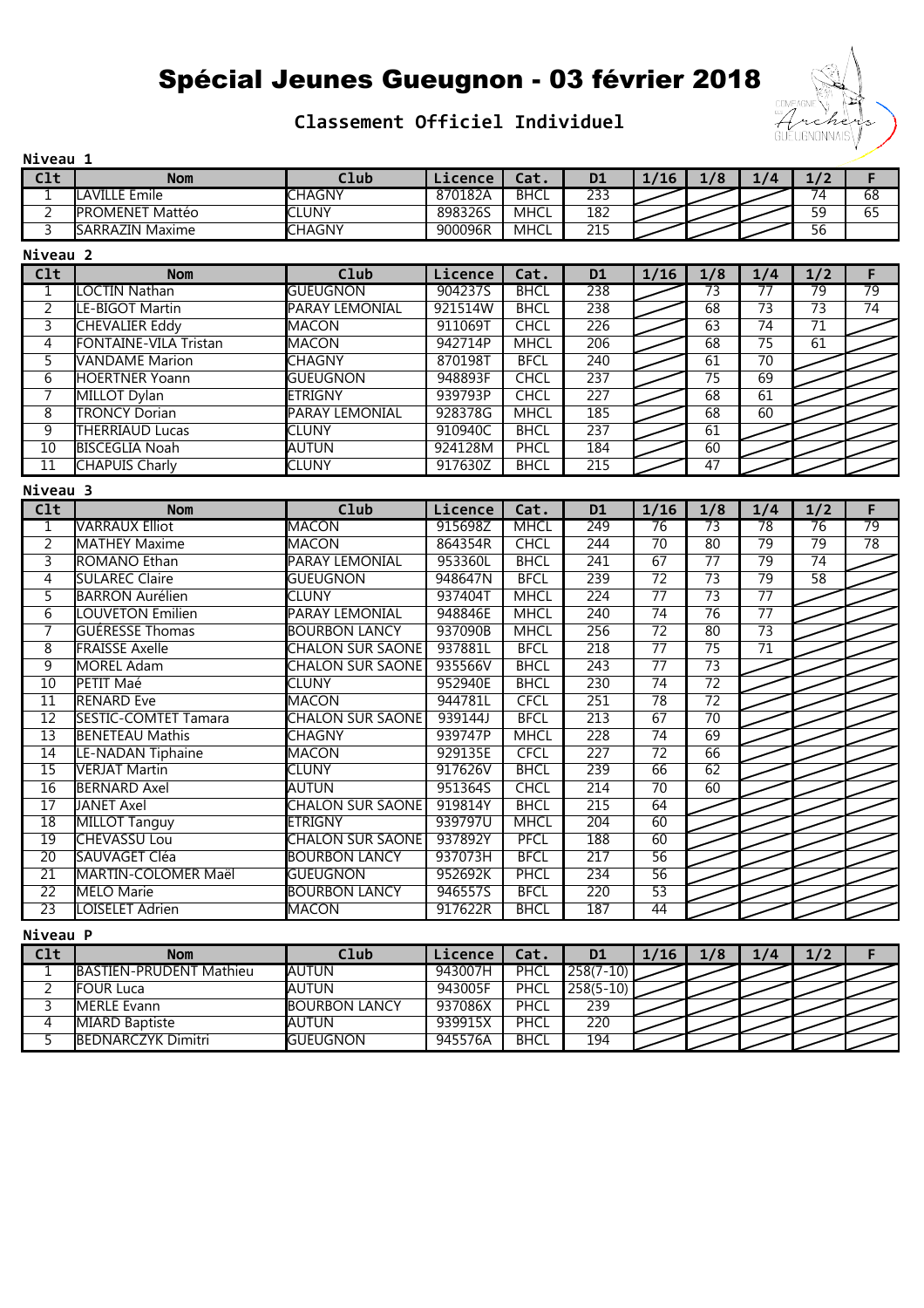## Classement Officiel par Equipe



| <b>Nom</b>                     | Licence | Cat. Clt.   | <b>Score</b>     | 10             | 9 |
|--------------------------------|---------|-------------|------------------|----------------|---|
| <b>RENARD Eve</b>              | 944781L | <b>CFCL</b> | 251              |                |   |
| <b>VARRAUX Elliot</b>          | 915698Z | <b>MHCL</b> | 249              |                |   |
| <b>MATHEY Maxime</b>           | 864354R | <b>CHCL</b> | $\overline{244}$ |                |   |
| <b>LE-NADAN Tiphaine</b>       | 929135E | <b>CFCL</b> | $\overline{227}$ |                |   |
| <b>CHEVALIER Eddy</b>          | 911069T | <b>CHCL</b> | 226              |                |   |
| <b>FONTAINE-VILA Tristan</b>   | 942714P | <b>MHCL</b> | 206              |                |   |
| LOISELET Adrien                | 917622R | <b>BHCL</b> | 187              |                |   |
| 1 - MACON                      |         |             | 744              |                |   |
| <b>BASTIEN-PRUDENT Mathieu</b> | 943007H | PHCL        | 258              | 7              |   |
| <b>FOUR Luca</b>               | 943005F | <b>PHCL</b> | 258              | $\overline{5}$ |   |
| <b>MIARD Baptiste</b>          | 939915X | <b>PHCL</b> | 220              |                |   |
| <b>BERNARD Axel</b>            | 951364S | <b>CHCL</b> | 214              |                |   |
| <b>BISCEGLIA Noah</b>          | 924128M | <b>PHCL</b> | 184              |                |   |
| 2 - AUTUN                      |         |             | 736              |                |   |
| <b>ROMANO Ethan</b>            | 953360L | <b>BHCL</b> | $\overline{241}$ |                |   |
| <b>LOUVETON Emilien</b>        | 948846E | <b>MHCL</b> | 240              |                |   |
| <b>LE-BIGOT Martin</b>         | 921514W | <b>BHCL</b> | 238              |                |   |
| <b>TRONCY Dorian</b>           | 928378G | <b>MHCL</b> | 185              |                |   |
| 3 - PARAY LE MONIAL            |         |             | 719              |                |   |
| <b>GUÉRESSE Thomas</b>         | 937090B | <b>MHCL</b> | 256              |                |   |
| <b>MERLE Evann</b>             | 937086X | <b>PHCL</b> | 239              |                |   |
| <b>MELO</b> Marie              | 946557S | <b>BFCL</b> | 220              |                |   |
| SAUVAGET Cléa                  | 937073H | <b>BFCL</b> | $\overline{217}$ |                |   |
| 4 - BOURBON LANCY              |         |             | 715              |                |   |
| <b>SULAREC Claire</b>          | 948647N | <b>BFCL</b> | 239              |                |   |
| <b>LOCTIN Nathan</b>           | 904237S | <b>BHCL</b> | 238              |                |   |
| <b>HOERTNER Yoann</b>          | 948893F | <b>CHCL</b> | 237              |                |   |
| MARTIN-COLOMER Maël            | 952692K | PHCL        | 234              |                |   |
| <b>BEDNARCZYK Dimitri</b>      | 945576A | <b>BHCL</b> | 194              |                |   |
| 5 - GUEUGNON                   |         |             | 714              |                |   |
| <b>VERJAT Martin</b>           | 917626V | <b>BHCL</b> | 239              |                |   |
| <b>THERRIAUD Lucas</b>         | 910940C | <b>BHCL</b> | 237              |                |   |
| PETIT Maé                      | 952940E | <b>BHCL</b> | 230              |                |   |
| <b>BARRON Aurélien</b>         | 937404T | <b>MHCL</b> | $\overline{224}$ |                |   |
| <b>CHAPUIS Charly</b>          | 917630Z | <b>BHCL</b> | $\overline{215}$ |                |   |
| <b>PROMENET Mattéo</b>         | 898326S | <b>MHCL</b> | 182              |                |   |
| $6 - CLUNY$                    |         |             | 706              |                |   |
| <b>VANDAME</b> Marion          | 870198T | <b>BFCL</b> | 240              |                |   |
| <b>LAVILLE Emile</b>           | 870182A | <b>BHCL</b> | 233              |                |   |
| <b>BENETEAU Mathis</b>         | 939747P | <b>MHCL</b> | 228              |                |   |
| <b>SARRAZIN Maxime</b>         | 900096R | <b>MHCL</b> | 215              |                |   |
| 7 - CHAGNY                     |         |             | 701              |                |   |
| <b>MOREL Adam</b>              | 935566V | <b>BHCL</b> | 243              |                |   |
| <b>FRAISSE Axelle</b>          | 937881L | <b>BFCL</b> | 218              |                |   |
| <b>JANET Axel</b>              | 919814Y | <b>BHCL</b> | $\overline{215}$ |                |   |
| <b>SESTIC-COMTET Tamara</b>    | 939144J | <b>BFCL</b> | $\overline{213}$ |                |   |
| <b>CHEVASSU Lou</b>            | 937892Y | <b>PFCL</b> | 188              |                |   |
| 8 - CHALON SUR SAÔNE           |         |             | 676              |                |   |
| <b>MILLOT Dylan</b>            | 939793P | <b>CHCL</b> | $\overline{227}$ |                |   |
| <b>MILLOT Tanguy</b>           | 939797U | <b>MHCL</b> | 204              |                |   |
| 9 - ETRIGNY                    |         |             | 431              |                |   |